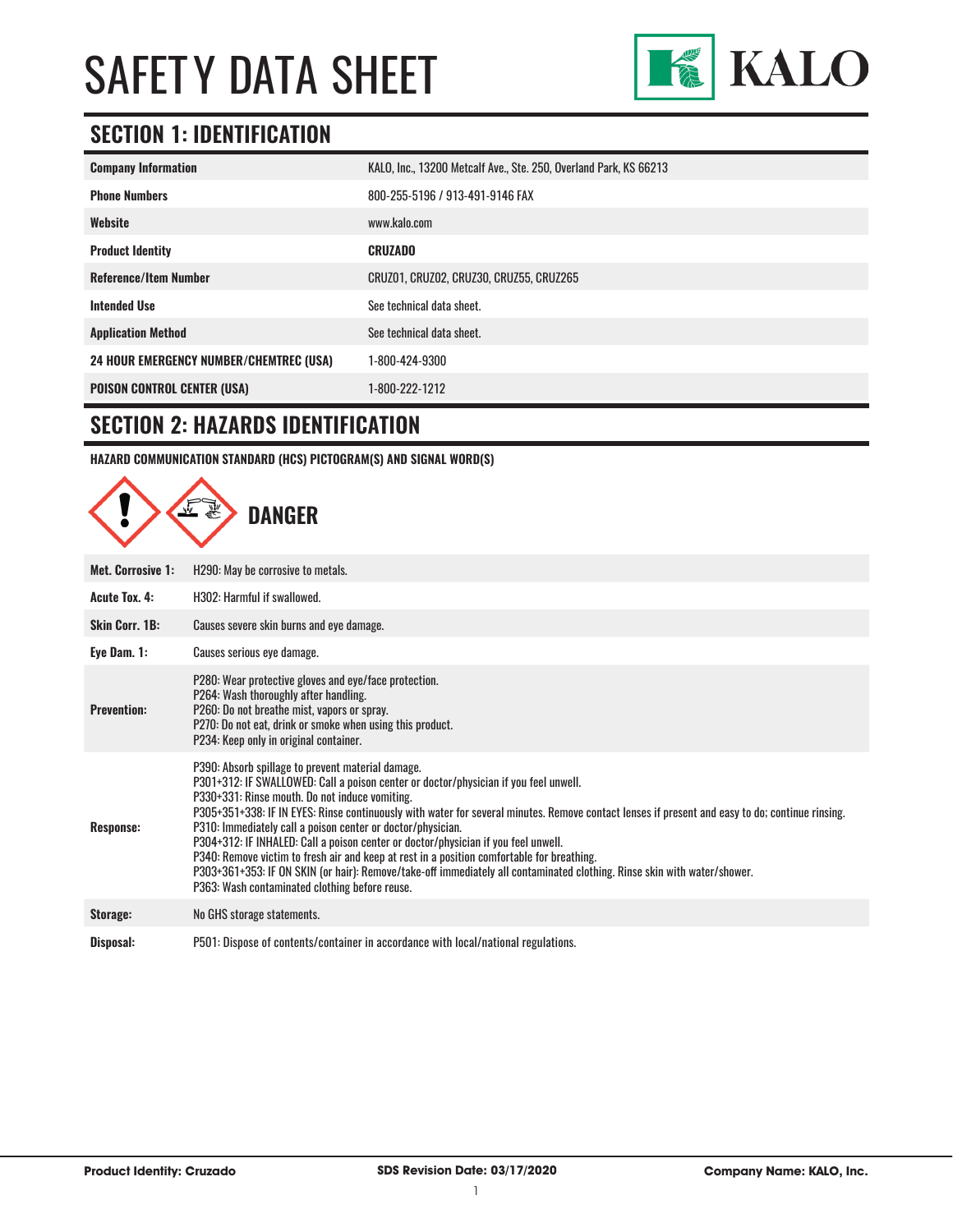

#### **SECTION 3: COMPOSITION/INFORMATION ON INGREDIENTS**

**This product is labeled with the following GHS Classifications, as it contains substances that present a hazard within the meaning of the relevant State and Federal Hazardous Substances regulations. This product is a proprietary blend. In accordance with paragraph (i) of§ 1910.1200, the specific chemical identity and/or exact percentage (concentration) of composition has been withheld as a trade secret.**

| <b>Ingredient/Chemical Designations:</b>                                                                                      | Proprietary blend of surfactants, solvents, water conditioners and diluent                                     |  |
|-------------------------------------------------------------------------------------------------------------------------------|----------------------------------------------------------------------------------------------------------------|--|
| <b>CAS No.:</b>                                                                                                               | <b>Trade Secret</b>                                                                                            |  |
| Weight %:                                                                                                                     | <b>Trade Secret</b>                                                                                            |  |
| Notes:                                                                                                                        | [1] Substance classified with a health or environmental hazard. [2] Substance with a workplace exposure limit. |  |
| <b>Ingredient/Chemical Designations:</b>                                                                                      | Monocarbamide Dihydrogen Sulfate                                                                               |  |
| <b>CAS No.:</b>                                                                                                               | 21351-39-3                                                                                                     |  |
| Weight $\%$ :                                                                                                                 | $20 - 40%$                                                                                                     |  |
| Notes:                                                                                                                        | [1] Substance classified with a health or environmental hazard. [2] Substance with a workplace exposure limit. |  |
| This product contains the following substances that are subject to the reporting requirements of SARA Title III, Section 313. |                                                                                                                |  |
|                                                                                                                               |                                                                                                                |  |
| <b>Ingredient/Chemical Designations:</b>                                                                                      | <b>Ethylene Glycol</b>                                                                                         |  |
| <b>CAS No.:</b>                                                                                                               | $107 - 21 - 1$                                                                                                 |  |
| Weight %:                                                                                                                     | $< 0.5\%$                                                                                                      |  |
| Notes:                                                                                                                        | [1] Substance classified with a health or environmental hazard. [2] Substance with a workplace exposure limit. |  |
| <b>Ingredient/Chemical Designations:</b>                                                                                      | n-Butyl Alcohol                                                                                                |  |
| <b>CAS No.:</b>                                                                                                               | $71 - 36 - 3$                                                                                                  |  |
| Weight %:                                                                                                                     | $0.5 - 1.5\%$                                                                                                  |  |

### **SECTION 4: FIRST AID MEASURES**

|                    | [DESCRIPTIONS]                                                                                                                                                                                                                          |
|--------------------|-----------------------------------------------------------------------------------------------------------------------------------------------------------------------------------------------------------------------------------------|
| General:           | In all cases of doubt, or when symptoms persist, seek medical attention. Never give anything by mouth to an unconscious person.                                                                                                         |
| <b>Inhalation:</b> | Remove to fresh air. Keep patient warm and at rest. If breathing is irregular or stopped, give artificial respiration. If unconscious, place in the recovery<br>position and obtain immediate medical attention. Give nothing by mouth. |
| Eyes:              | Irrigate copiously with clean fresh water for at least 10 minutes, holding the eyelids apart and seek medical attention.                                                                                                                |
| Skin:              | Remove contaminated clothing. Wash skin thoroughly with soap and water or use a recognized skin cleanser. Do NOT use solvents or thinners.                                                                                              |
| Ingestion:         | If accidentally swallowed, obtain immediate medical attention. Keep at rest. Do NOT induce vomiting.                                                                                                                                    |
|                    | [MOST IMPORTANT SYMPTOMS AND EFFECTS, BOTH ACUTE AND DELAYED]                                                                                                                                                                           |
| Overview:          | No adverse symptoms or effects anticipated under normal handling conditions. See Section 2 for further details.                                                                                                                         |
| Eyes:              | Causes serious eye damage.                                                                                                                                                                                                              |
| <b>Skin</b>        | Causes severe skin burns and eye damage.                                                                                                                                                                                                |
| Ingestion:         | Harmful if swallowed.                                                                                                                                                                                                                   |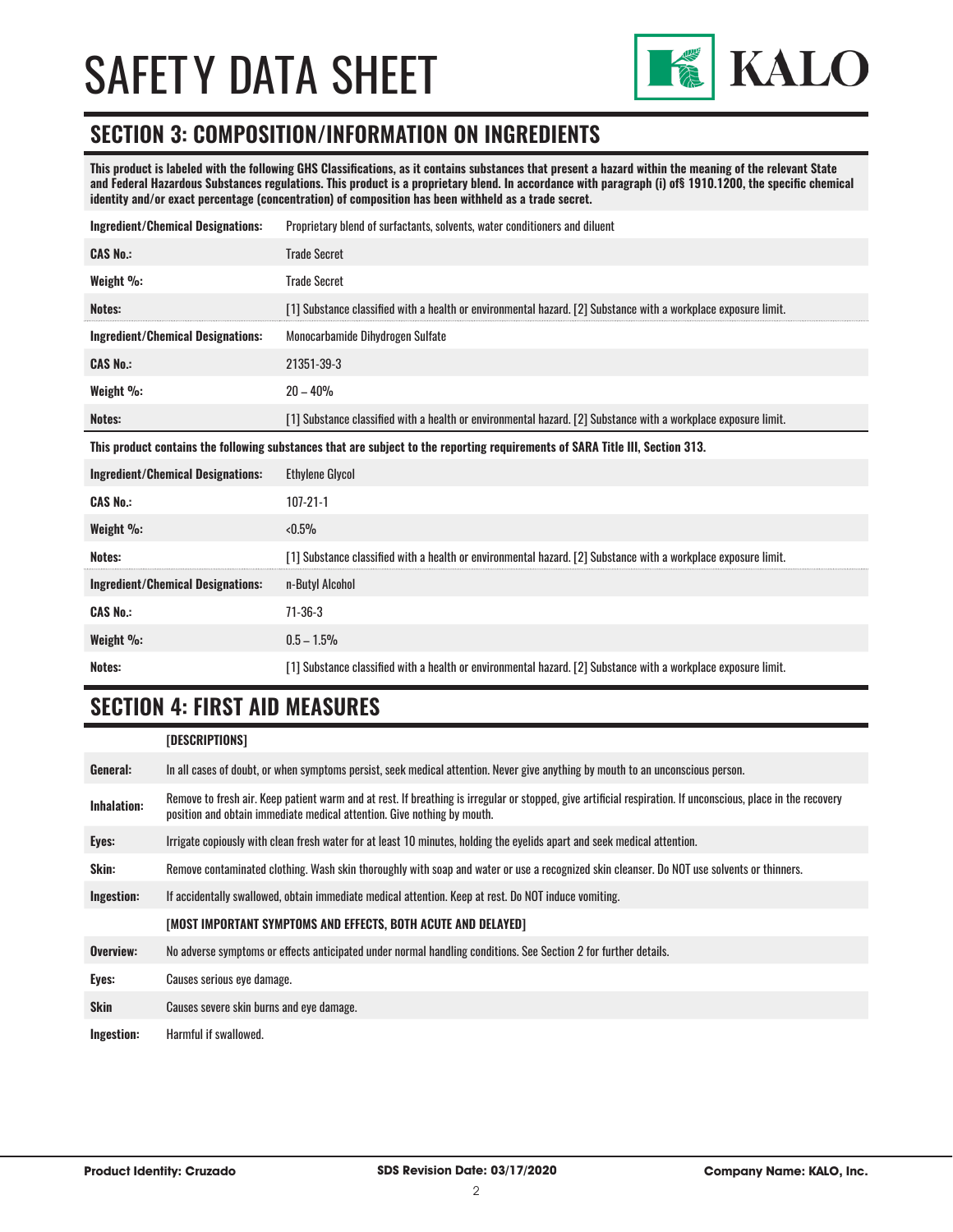

#### **SECTION 5: FIREFIGHTING MEASURES**

**Extinguishing Media:** Recommended extinguishing media: alcohol resistant foam, CO<sup>2</sup> , powder, water spray. Do not use water jet. Special Hazards:<br>
Special Hazards:<br>
Special Hazards:<br>
Special Hazards:<br>
Special Hazards:<br>
Special Hazards: also be formed. Keep only in original container. Do not breathe mist, vapors, spray. **Advice For Firefighters:** Evacuate area. Prevent contamination from run-off of adjacent areas, streams, drinking water and sewers. Do not flush down sewers or other drainage systems. Exposed firefighters must wear standard protective equipment and in enclosed areas self-contained breathing apparatus. Use water-spray to cool fire-exposed surfaces and personnel.

#### **SECTION 6: ACCIDENTAL RELEASE MEASURES**

| <b>Precautions/Procedures:</b>                                         | Keep all sources of ignition away from spill/release. In case of a major spill or spillage in a confined space evacuate the area and<br>check vapor levels.                                                                                                                                                                                                                                                                                                                                                                                                                                                                                                               |
|------------------------------------------------------------------------|---------------------------------------------------------------------------------------------------------------------------------------------------------------------------------------------------------------------------------------------------------------------------------------------------------------------------------------------------------------------------------------------------------------------------------------------------------------------------------------------------------------------------------------------------------------------------------------------------------------------------------------------------------------------------|
| <b>Environmental Precautions:</b>                                      | Do not allow spills to enter drains or water courses.                                                                                                                                                                                                                                                                                                                                                                                                                                                                                                                                                                                                                     |
| <b>Methods and Material For</b><br><b>Containment and Cleaning Up:</b> | Ventilate the area and avoid breathing vapors. Take the personal protective measures listed in Section 8. Contain and absorb spillage<br>with non-combustible materials (e.g. sand/earth/vermiculite). Place in closed containers outside buildings and dispose of according<br>to the Waste Regulations (see Section 13). Clean, preferably with a detergent. Do not use solvents. Do not allow spills to enter drains<br>or water courses. If drains, sewers, streams or lakes are contaminated, inform the local water company immediately. In the case of<br>contamination of rivers, streams, or lakes, the Environmental Protection Agency should also be informed. |

#### **SECTION 7: HANDLING AND STORAGE**

| <b>Precautions For Safe Handling:</b> | Do not get in eyes, on skin, or on clothing. Do not breathe vapors or mists. Keep container closed. Use only with adequate<br>ventilation. Use good personal hygiene practices. Wash hands before eating, drinking, smoking. Remove contaminated clothing and<br>wash before reuse. Destroy contaminated belts and shoes and other items that cannot be decontaminated.<br>See Section 2 for further details. |
|---------------------------------------|---------------------------------------------------------------------------------------------------------------------------------------------------------------------------------------------------------------------------------------------------------------------------------------------------------------------------------------------------------------------------------------------------------------|
| <b>Conditions For Safe Storage:</b>   | Store in tightly closed containers in dry, well-ventilated area, away from excessive heat and incompatibles.<br>See Section 2 for further details.                                                                                                                                                                                                                                                            |
| <b>Incompatible Materials:</b>        | Oxidizing agents, strong acids, strong bases, susceptible metals such as aluminum, tin lead and zinc.                                                                                                                                                                                                                                                                                                         |
| <b>Specific End Use(s):</b>           | See technical data sheet.                                                                                                                                                                                                                                                                                                                                                                                     |

## **SECTION 8: EXPOSURE CONTROLS/PERSONAL PROTECTION**

| <b>Exposure Data:</b>        | This product contains the following ingredient (at greater than 0.1%) with established limits for exposure under OSHA, ACGIH and/or NIOSH.                                                                                                                                                                                             |                 |               |                                            |
|------------------------------|----------------------------------------------------------------------------------------------------------------------------------------------------------------------------------------------------------------------------------------------------------------------------------------------------------------------------------------|-----------------|---------------|--------------------------------------------|
|                              | <b>CAS No.</b>                                                                                                                                                                                                                                                                                                                         | Ingredient      | <b>Source</b> | Value                                      |
|                              |                                                                                                                                                                                                                                                                                                                                        |                 | <b>OSHA</b>   | TWA: $100$ ppm ( $300$ mg/m <sup>3</sup> ) |
|                              | 0000071-36-3                                                                                                                                                                                                                                                                                                                           | n-Butyl Alcohol | ACGIH         | TWA: 15ppm / Ceiling: 30ppm                |
|                              |                                                                                                                                                                                                                                                                                                                                        |                 | NIOSH         | $C: 50$ ppm (150mg/m <sup>3</sup> ) [skin] |
| <b>Carcinogen Data:</b>      | This product contains no ingredients (at greater than 0.1%) that are suspected of being or known to be a carcinogen under OSHA, NTP or<br>IARC.                                                                                                                                                                                        |                 |               |                                            |
|                              | <b>[PERSONAL PROTECTIVE EQUIPMENT]</b>                                                                                                                                                                                                                                                                                                 |                 |               |                                            |
| <b>Respiratory:</b>          | If workers are exposed to concentrations above the exposure limit, they must use the appropriate certified respirators.                                                                                                                                                                                                                |                 |               |                                            |
| Eyes:                        | Wear safety eyewear (e.g. safety spectacles/goggles/visors) to protect against the splash of liquids.                                                                                                                                                                                                                                  |                 |               |                                            |
| Skin:                        | Overalls, which cover the body, arms, and legs, should be worn. Skin should not be exposed. All parts of the body should be washed after<br>contact.                                                                                                                                                                                   |                 |               |                                            |
| <b>Engineering Controls:</b> | Provide adequate ventilation. Where reasonably practicable, this should be achieved by the use of local exhaust ventilation and good general<br>extraction. If these are not sufficient to maintain concentrations of particulates, and any vapor below occupational exposure limits, suitable<br>respiratory protection must be worn. |                 |               |                                            |
| <b>Other Work Practices:</b> | See technical data sheet.                                                                                                                                                                                                                                                                                                              |                 |               |                                            |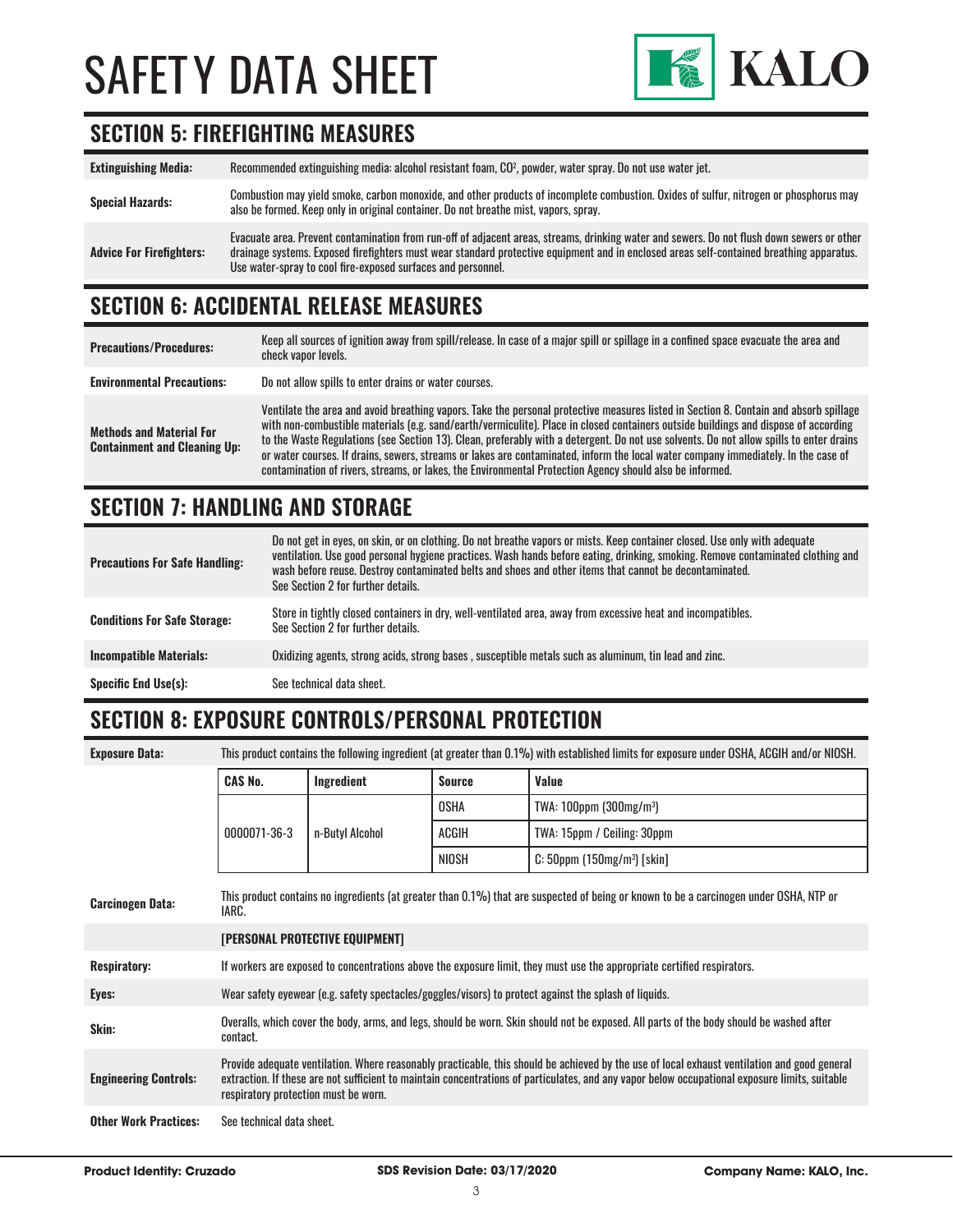

### **SECTION 9: PHYSICAL AND CHEMICAL PROPERTIES**

| Appearance:                                       | <b>Clear Golden Yellow Liquid</b>   |
|---------------------------------------------------|-------------------------------------|
| Odor:                                             | <b>Not Measured</b>                 |
| <b>Odor Threshold:</b>                            | <b>Not Measured</b>                 |
| pH:                                               | $1.8 - 2.2$ (0.5% aqueous solution) |
| <b>Specific Gravity:</b>                          | $1.2 - 1.3 \text{ } @$ 20°C         |
| <b>Flashpoint:</b>                                | >200°F (>94°C) Tag Closed Cup       |
| <b>Solubility in Water:</b>                       | Soluble                             |
| Viscosity (cSt):                                  | <b>Not Measured</b>                 |
| $VOC\%$ :                                         | <b>Not Measured</b>                 |
| Vapor Pressure (Pa):                              | <b>Not Measured</b>                 |
| <b>Vapor Density:</b>                             | <b>Not Measured</b>                 |
| <b>Melting/Freezing Points:</b>                   | <b>Not Measured</b>                 |
| Initial Boiling Point/Range (OF/OC):              | No Established Limit                |
| <b>Flammability (Solid, Gas):</b>                 | Not Applicable                      |
| <b>Upper Flammability/Explosive Limits:</b>       | <b>Not Measured</b>                 |
| Lower Flammability/Explosive Limits:              | <b>Not Measured</b>                 |
| <b>Decomposition Temperature:</b>                 | <b>Not Measured</b>                 |
| <b>Auto-Ignition Temperature:</b>                 | <b>Not Measured</b>                 |
| Partition Co-Efficient n-octanol/water (Log Kow): | <b>Not Measured</b>                 |
| <b>Evaporation Rate (Ether=1):</b>                | <b>Not Measured</b>                 |
| Other:                                            | No other relevant information.      |

## **SECTION 10: STABILITY AND REACTIVITY**

| <b>Reactivity:</b>                       | Flammable hydrogen may be produced on prolonged contact with metals such as aluminum, tin, lead, and zinc. |
|------------------------------------------|------------------------------------------------------------------------------------------------------------|
| <b>Chemical Stability:</b>               | Stable under normal ambient and anticipated conditions of use.                                             |
| <b>Hazardous Reactions:</b>              | Flammable hydrogen may be produced on prolonged contact with metals such as aluminum, tin, lead, and zinc. |
| <b>Conditions To Avoid:</b>              | Extended exposure to high temperatures can cause decomposition. Avoid all possible sources of ignition.    |
| <b>Incompatible Materials:</b>           | Oxidizing agents, strong acids, strong bases, susceptible metals such as aluminum, tin lead and zinc.      |
| <b>Hazardous Decomposition Products:</b> | Not anticipated under normal conditions of use.                                                            |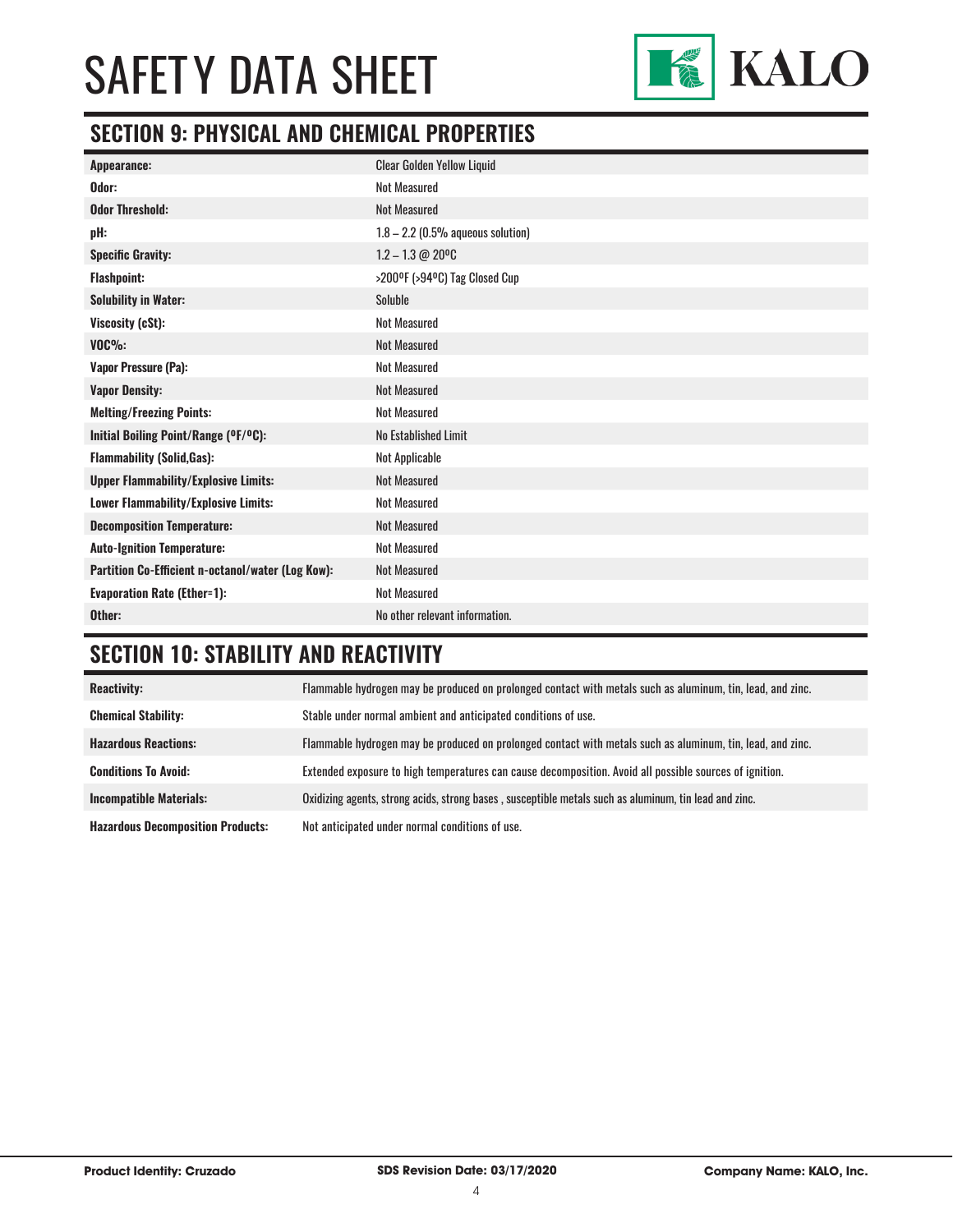

#### **SECTION 11: TOXICOLOGICAL INFORMATION**

|                                                                   | [ACUTE TOXICITY ESTIMATE]                                 |                            |
|-------------------------------------------------------------------|-----------------------------------------------------------|----------------------------|
| <b>Ingredients:</b>                                               | Proprietary Blend of Surfactants, Base Oil and Fatty Acid |                            |
| Oral LD50mg/kg:                                                   | 500.00/Category: 4                                        |                            |
| Skin LD50mg/kg:                                                   | >5,000.00/Category: NA                                    |                            |
| Inhalation Vapor LC50mg/L/4hr:                                    | No Data Available                                         |                            |
| Inhalation Dust/Mist LC50mg/L/4hr:                                | No Data Available                                         |                            |
| <b>ITEM</b>                                                       | <b>HAZARD</b>                                             | <b>CATEGORY</b>            |
| <b>Acute Toxicity (mouth):</b>                                    | <b>Harmful if swallowed.</b>                              | 4                          |
| <b>Acute Toxicity (skin):</b>                                     | <b>Not Applicable</b>                                     | $\overline{\phantom{a}}$ . |
| <b>Acute Toxicity (inhalation):</b>                               | Not Applicable                                            | --                         |
|                                                                   |                                                           |                            |
| <b>Skin Corrosion/Irritation:</b>                                 | Causes severe skin burns and eye damage.                  | 1B                         |
| <b>Eye Damage/Irritation:</b>                                     | <b>Causes serious eye damage.</b>                         | 1                          |
| <b>Sensitization (respiratory):</b>                               | <b>Not Applicable</b>                                     | --                         |
| <b>Sensitization (skin):</b>                                      | Not Applicable                                            | $\overline{\phantom{a}}$   |
| <b>Germ Toxicity:</b>                                             | <b>Not Applicable</b>                                     |                            |
| <b>Carcinogenicity:</b>                                           | Not Applicable                                            | --                         |
| <b>Reproductive Toxicity:</b>                                     | Not Applicable                                            | --                         |
| <b>Specific Target Organ Systemic Toxicity-Single Exposure:</b>   | Not Applicable                                            | $\overline{\phantom{a}}$   |
| <b>Specific Target Organ Systemic Toxicity-Repeated Exposure:</b> | <b>Not Applicable</b>                                     | $- -$                      |

### **SECTION 12: ECOLOGICAL INFORMATION**

| <b>Toxicity:</b>                       | Ecotoxicity studies have not been conducted on this preparation. |
|----------------------------------------|------------------------------------------------------------------|
| <b>Persistence and Degradability:</b>  | There is no data available on the preparation itself.            |
| <b>Bioaccumulative Potential:</b>      | Not measured.                                                    |
| Mobility In Soil:                      | No data available.                                               |
| <b>Results of PBT and vPvB Assess:</b> | This product contains no PBT/vPvB chemicals.                     |
| <b>Other Adverse Effects:</b>          | No data available.                                               |

### **SECTION 13: DISPOSAL CONSIDERATIONS**

**Waste Treatment Methods:** Do not allow into drains or water courses. Wastes and emptied containers should be disposed of in accordance with regulations made under the Control of Pollution Act and the Environmental Protection Act. Using information provided in this data sheet advice should be obtained from the Waste Regulation Authority, whether the special waste regulations apply. Dispose of contents in accordance with local and national regulations.